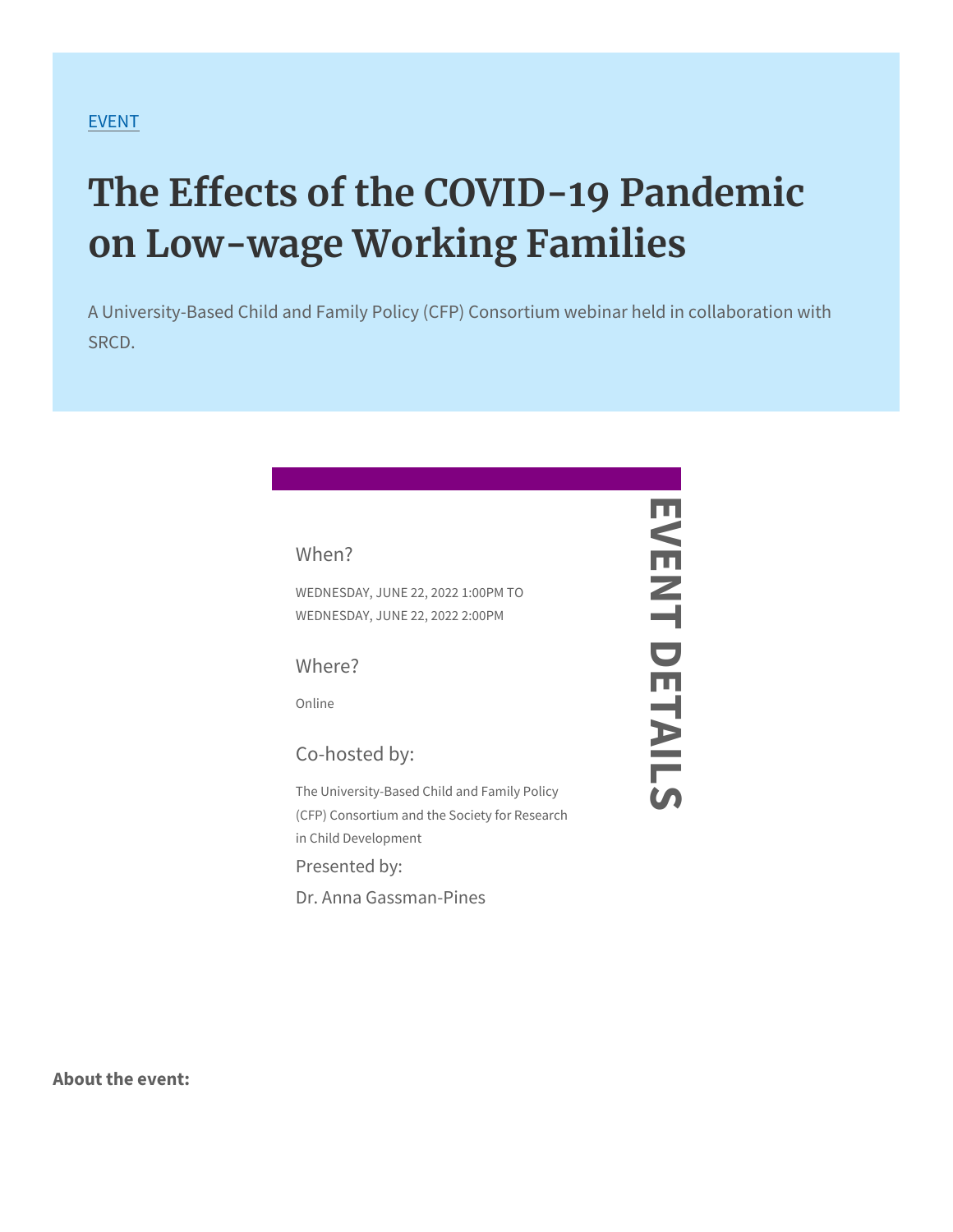Interested in deepening your understanding of how families have be pandemic? Jubin invehresity-Based Child and Famialny dPhobleicule to of roor of Rteisienarch [Child Developm](https://www.srcd.org/)ent (SS RwGD) nar in which Dr. Anna Gassman-Pines wil her on-going study of low-wage working families during the COVID-

In Fall 2019, Dr. Gassman-Pines launched a longitudinal study of h (age 2-7) with the goal of understanding the effect of unpredictable whether a local schedule stability law could improve work and fam pandemic hit in March 2020, Dr. Gassman-Pines pivoted her study t the pandemic, in areas including: work, access to policy supports, psychological well-being. During this webinar, Dr. Gassman-Pines w including her venue-based recruitment approach, her innovative tex strategy, and findings related to families experiences during the p

Attendees at this webinar will learn about:

- $\degree$  Using venue-based sampling to generate plausibly representativ populations
- Data collection via text messages
- How the COVID-19 pandemic has affected families working in th
- $^{\bullet}$  How policies enacted during the pandemic have (and have not) :

Speakers:

- <sup>•</sup> Present@r: Anna Gassman-Pines, WLF Bass Connections Associa Psychology and Neuroscience
- ModeratDr: Dave Ribar, Professor, Georgia State University
- <sup>.</sup> IntroductiDms: Leslie Babinski, Associate Research Professor, Du

About the University-Based Child and Family Policy Consortium

The niversity-Based Child and Family aPpleitow of Cho not out piutom 25 university institutions including centers, schools, departments, and programs family policy. The Consortium engages members around the core co